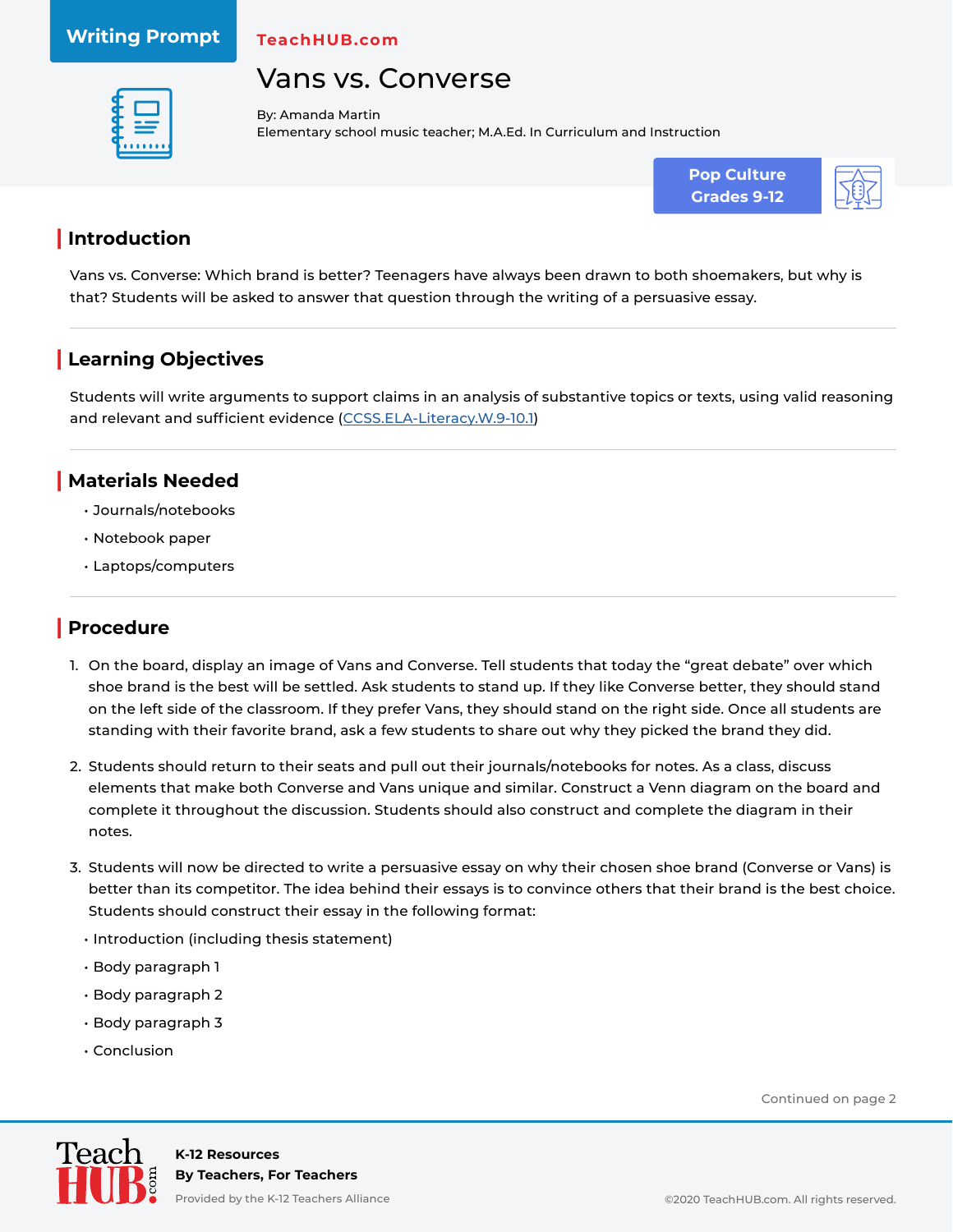**Writing Prompt**

**TeachHUB.com**

# Vans vs. Converse



By: Amanda Martin Elementary school music teacher; M.A.Ed. In Curriculum and Instruction





Continued from page 1

- 4. Students may use laptops/computers to research further information about their shoe brand to better support their viewpoints. You may also require students to create an outline for their essay if desired. Each body paragraph in the essay must be supported with evidence and facts! Once complete, student essays will be evaluated using the rubric below.
- 5. If time remains, students may share their viewpoints with the class. You may even allow students to participate in a debate concerning which shoe brand is the best.

## **| Evaluation**

Please use the rubric on the next page to evaluate each student's essay.



Page 2